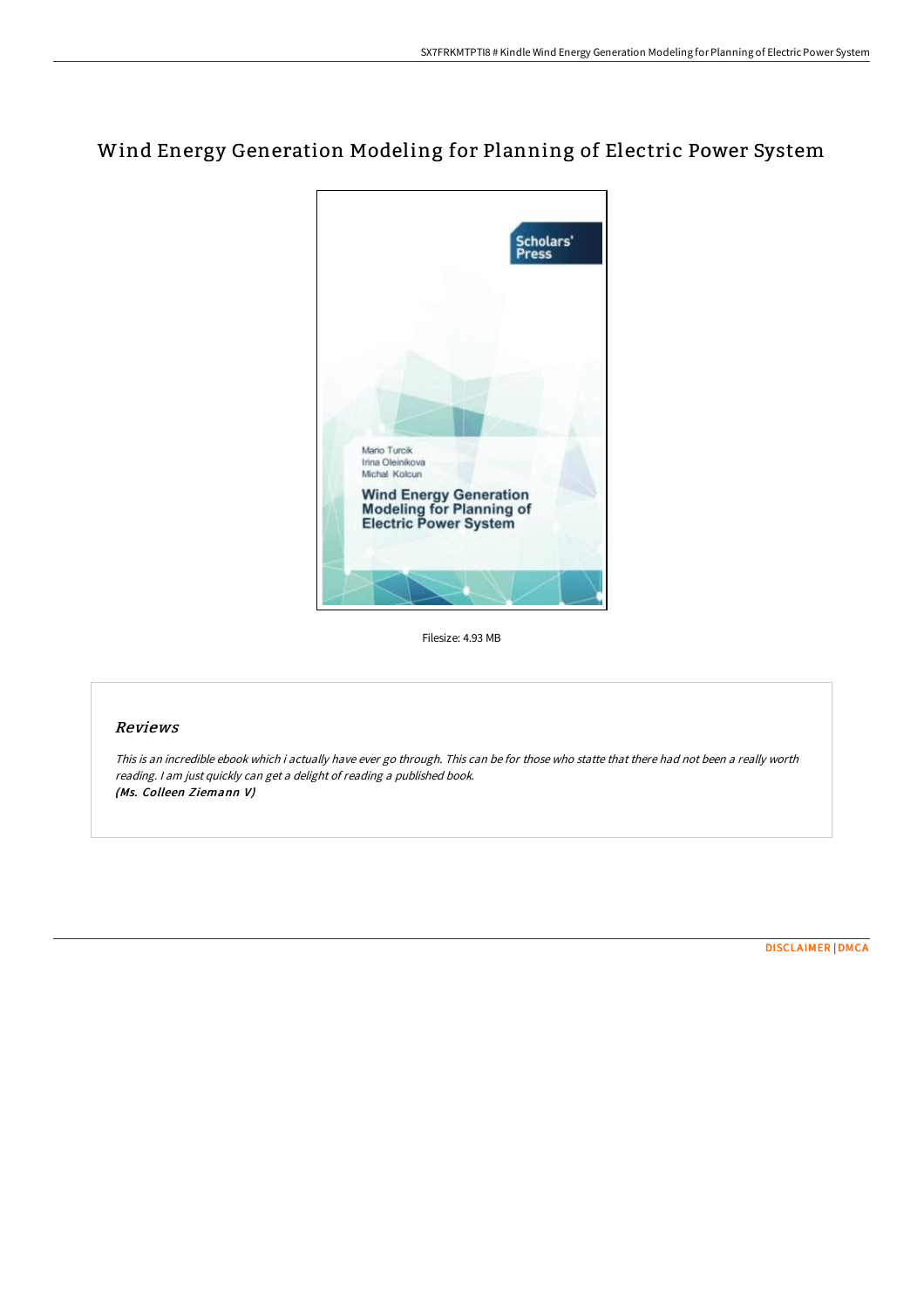## WIND ENERGY GENERATION MODELING FOR PLANNING OF ELECTRIC POWER SYSTEM



Condition: New. Publisher/Verlag: Scholar's Press | The content of the Work is aimed at the topical issue - integration of increasing infeed of wind power into a power system, in particular its impact on the transmission networks and electricity market. In power system development horizons where forward-looking planning tasks are formed, proper instruments that are able to assess those impacts in progressive stages, comprehensive understanding of the impacts on the entire system operation, electricity markets as well as generating and transmission infrastructural requirements are indispensable for proper decisions of policy makers and planners. The main part therefore focuses on methods and elaboration of approaches for bulk wind power production modelling and simulation primarily intended for infrastructural planning purposes, while technical/economic as well as regulatory aspects of the environment are taken into consideration. The research is carried out within the framework of the European Energy Research Alliance (EERA), Joint Research Programme on Smart Grids, Transmission Planning with the main target focusing on R&D of the next generation of smart grid technologies and system development. | Format: Paperback | Language/Sprache: english | 155 gr | 220x150x5 mm | 104 pp.

 $\blacksquare$ Read Wind Energy [Generation](http://www.bookdirs.com/wind-energy-generation-modeling-for-planning-of-.html) Modeling for Planning of Electric Power System Online  $_{\rm PDF}$ Download PDF Wind Energy [Generation](http://www.bookdirs.com/wind-energy-generation-modeling-for-planning-of-.html) Modeling for Planning of Electric Power System